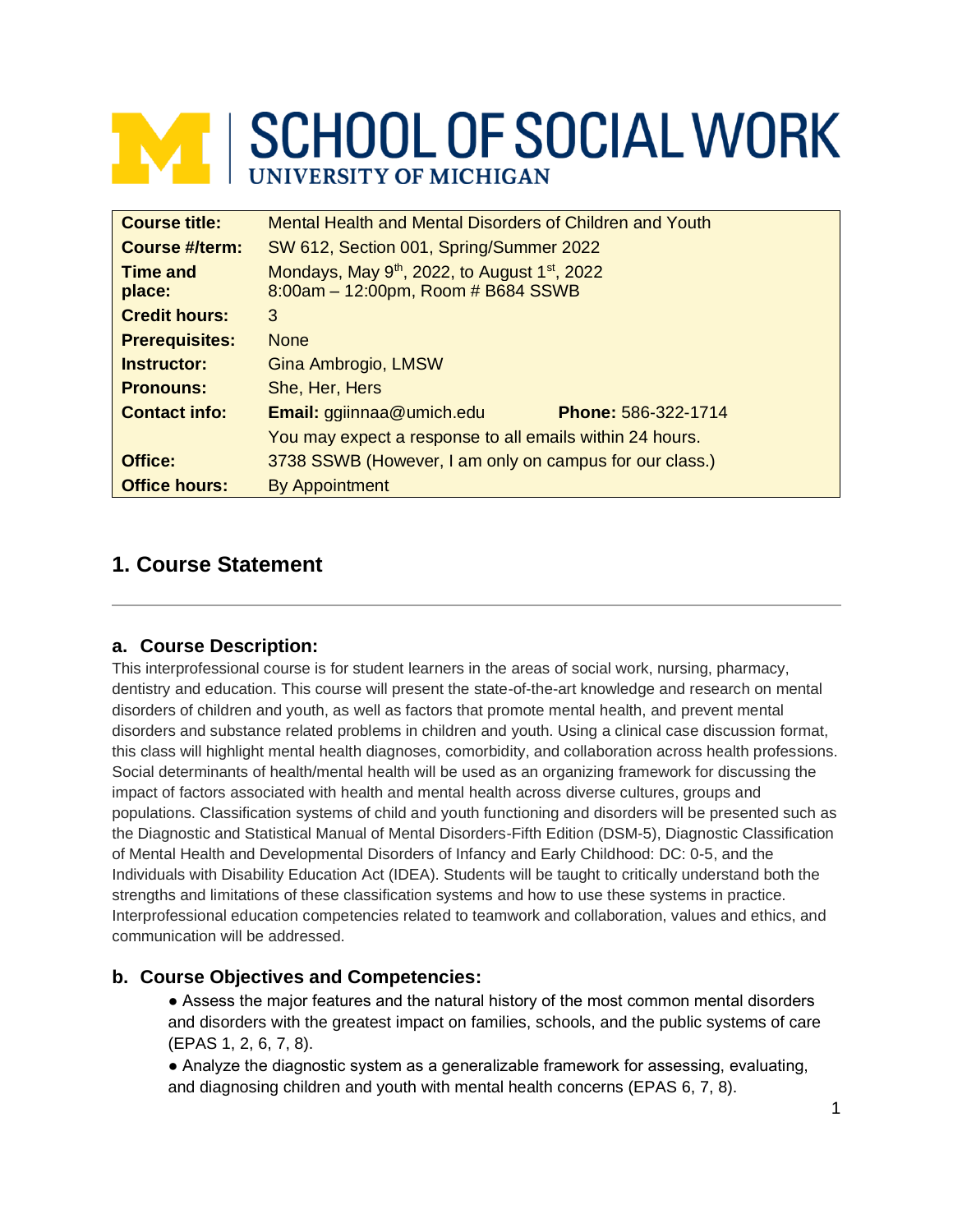● Evaluate ethical and diversity considerations and strengths and limitations regarding the development and application of classification systems (EPAS 1, 2, 6, 7, 8)

● Investigate the impact of mental health, health, and substance-related problems within a co- and multi-morbidity, and differential diagnosis framework (EPAS 6, 7, 8).

- Apply evidence-informed best practices and available interventions and treatments for mental health disorders of children and youth (EPAS 7, 8).
- Analyze critical perspectives and bias, intersectionality, and cultural humility to conceptualize cases (EPAS 2, 5, 6).

● Apply key interprofessional practice team skills to effectively communicate and collaborate across disciplines and shared care relationships (EPAS 2, 6, 7, 8, 9).

#### **c. Course Design:**

The objectives of the course will be pursued through readings, lectures, clinical team discussions, case studies and presentations, videos, and guest lectures.

#### **d. Intensive Focus on PODS:**

This course integrates PODS content and skills with a special emphasis on the identification of theories, practice, and/or policies that promote social justice, illuminate social injustices and are consistent with scientific and professional knowledge. Through the use of a variety of instructional methods, this course will support students developing a vision of social justice, learn to recognize and reduce mechanisms that support oppression and injustice, work toward social justice processes, apply intersectionality and intercultural frameworks and strengthen critical consciousness, self knowledge and self awareness to facilitate PODS learning.

## **2. Class Requirements**

### a. **Text and Class Materials:**

All reading materials for the course will be made available in the associated module within the Canvas site for each week of class. To fully engage in the course topics and become a competent and skilled social work practitioner, it is expected that students will complete all assigned readings and module activities prior to class each week. Required reading assignments will be integrated into class sessions in lectures and discussions. Additional resources and helpful tools will also be shared on the Canvas site throughout the semester.

Throughout the course, the Diagnostic and Statistical Manual of Mental Disorders, 5<sup>th</sup> Edition, Text Revision (DSM-5-TR; 2022) will be heavily utilized. Electronic access to this text is available for free to students through the U-M Library, which may be accessed [here.](https://dsm-psychiatryonline-org.proxy.lib.umich.edu/)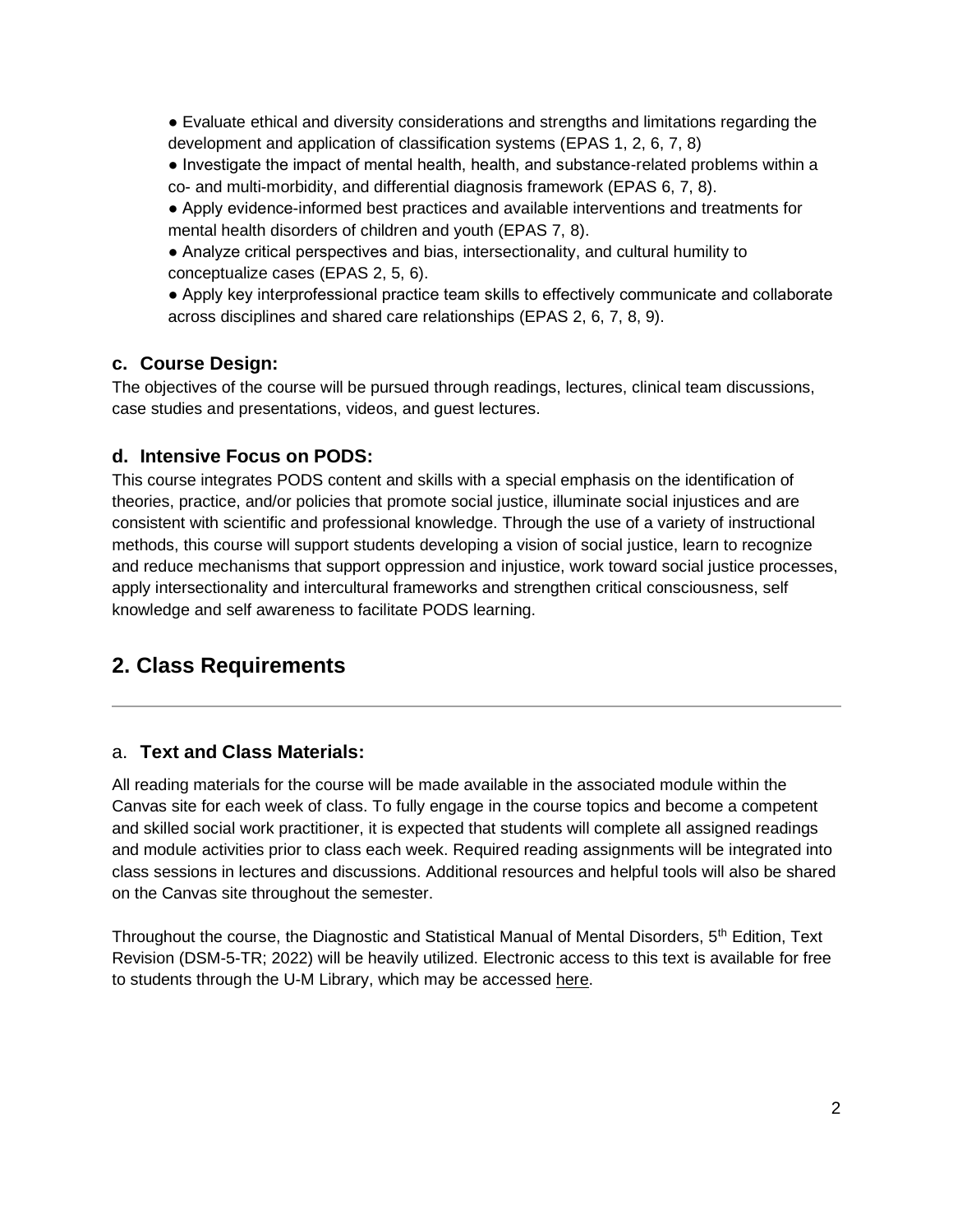#### b. **Class Schedule:**

Below is a schedule of the course including weekly topics, required readings, and assignments. All materials that are expected to be read, viewed, or completed prior to class will be included within the Canvas Module for that specified week of class. Please note that additional content is included within the modules on our course Canvas site for completion.

Any other changes to the course schedule will occur at least a week in advance (when circumstances permit) and will be shared over email and posted onto Canvas.

| <b>Date &amp; Topic</b>                                                                                | <b>Readings &amp; Assignments</b>                                                                                                                                                                                                                                                                                                                                                                                                                                                                                                                                                                                                                                                                                                                                                                                                          |  |  |  |
|--------------------------------------------------------------------------------------------------------|--------------------------------------------------------------------------------------------------------------------------------------------------------------------------------------------------------------------------------------------------------------------------------------------------------------------------------------------------------------------------------------------------------------------------------------------------------------------------------------------------------------------------------------------------------------------------------------------------------------------------------------------------------------------------------------------------------------------------------------------------------------------------------------------------------------------------------------------|--|--|--|
| Week 1: May 9th<br>-Course Introduction<br>-Social Work Practice,<br>Assessment, & Use of<br>the DSM-5 | Corcoran, J., & Walsh, J. (2016). Social work and the DSM: Person-in-environment<br>versus the medical model. Clinical assessment and diagnosis in social work practice<br>(p. 9-29). Oxford University Press, Incorporated.<br>Paris, J. (2015). The history of diagnosis in psychiatry. The intelligent clinician's guide<br>to the DSM-5 (p. 15-33). Oxford University Press, Incorporated.<br>Pre-Class Survey Due by 11:59pm.                                                                                                                                                                                                                                                                                                                                                                                                         |  |  |  |
| Week 2: May 16th<br>-Systems, Stigma, &<br>Social Justice in<br>Diagnosis and<br>Treatment             | Choose TWO of the following readings to complete:<br>Colker, R. (2013). Introduction. Disabled education: A critical analysis of the<br>individuals with disabilities education act. New York University Press.<br>Fripp, J. A., & Carlson, R. G. (2017). Exploring the influence of attitude and stigma on<br>participation of African American and Latino populations in mental health services.<br>Journal of Multicultural Counseling and Development, 45, 80-94.<br>Mills, C. (2015). The psychiatrization of poverty: Rethinking the mental health-poverty<br>nexus. Social and Personality Psychology Compass, 9(5), 213-222.<br>Moses, T. (2010). Being treated differently: Stigma experiences with family, peers, and<br>school staff among adolescents with mental health disorders. Social Science &<br>Medicine, 70, 985-993. |  |  |  |
| Week 3: May 23rd<br>-Mood Disorders                                                                    | DSM-5-TR (2022) Bipolar and Related Disorders: Bipolar I Disorder, Bipolar II<br>Disorder.<br>DSM-5-TR (2022) Depressive Disorders: Disruptive Mood Dysregulation Disorder,<br>Major Depressive Disorder.<br>Bostwick, W.B., Meyer, I., Aranda, F., Russell, S., Hughes, T., Birkett, M., &<br>Mustanski, B. (2014). Mental health and suicidality among racially/ethnically diverse<br>sexual minority youths. American Journal of Public Health, 104(6), 1129-1136.<br>Miller, S., Chang, K.D., & Ketter, T.A. (2013). Bipolar disorder and attention deficit<br>hyperactivity disorder comorbidity in children and adolescents: Evidence-based<br>approach to diagnosis and treatment. Journal of Clinical Psychiatry, 74, 628-629.<br>Interview & Reflection Paper Due by 11:59pm.                                                     |  |  |  |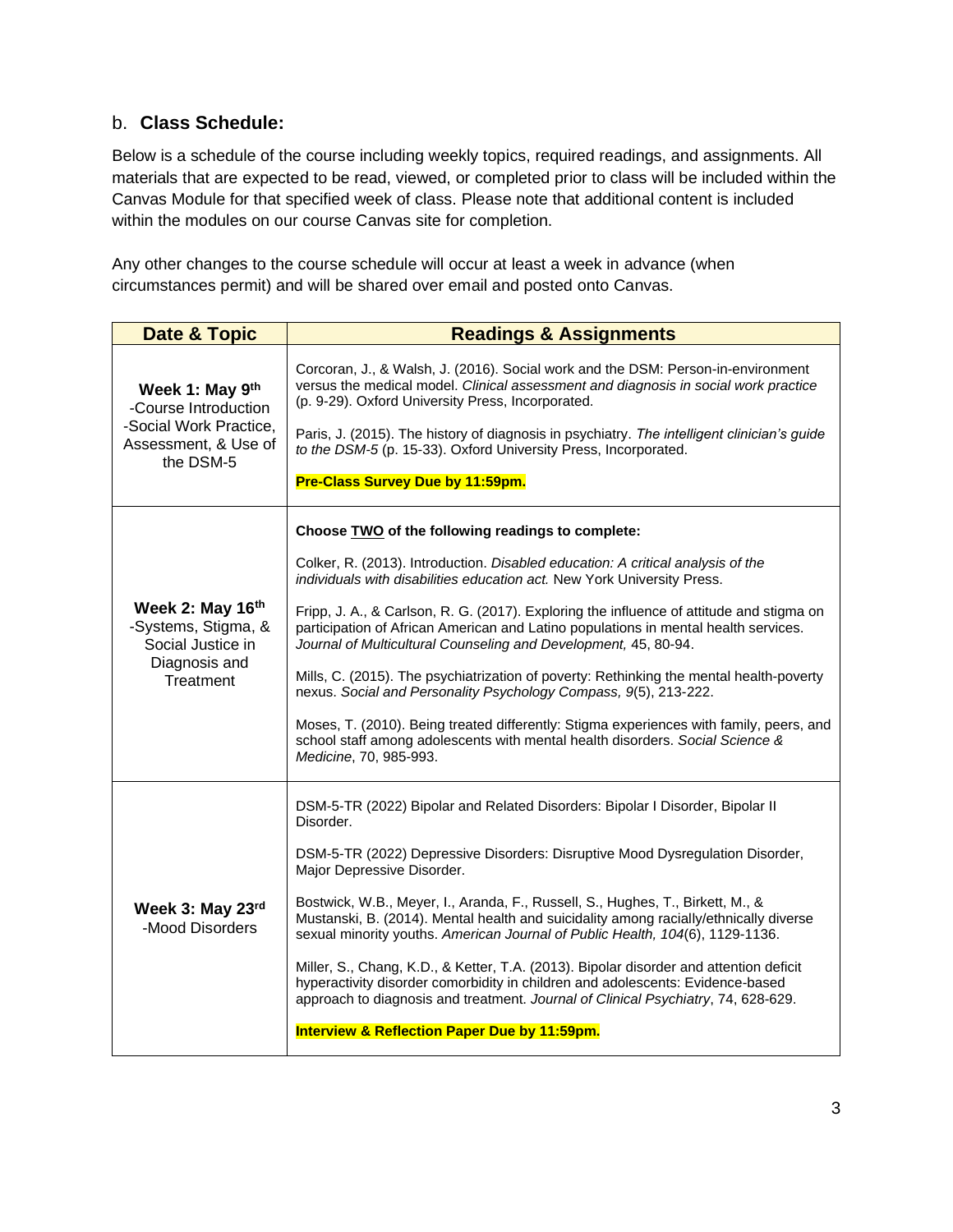| May 30 <sup>th</sup> —Memorial Day Holiday—No Class                      |                                                                                                                                                                                                                                                       |  |  |  |
|--------------------------------------------------------------------------|-------------------------------------------------------------------------------------------------------------------------------------------------------------------------------------------------------------------------------------------------------|--|--|--|
|                                                                          | DSM-5-TR (2022) Anxiety Disorders: Separation Anxiety Disorder, Selective Mutism,<br>Social Anxiety Disorder, Generalized Anxiety Disorder.                                                                                                           |  |  |  |
|                                                                          | Choose ONE of the following readings to complete:                                                                                                                                                                                                     |  |  |  |
| Week 4: June 6th<br>-Anxiety Disorders                                   | Gere, M.K., Villabo, M.A., Torgersen, S., & Kendall, P.C. (2012). Overprotective<br>parenting and child anxiety: The role of co-occurring child behavior problems. Journal<br>of Anxiety Disorders, 26, 642-649.                                      |  |  |  |
|                                                                          | Raver, C.C., Roy, A.L., Pressler, E., Ursache, A.M., & Charles McCoy, D. (2016).<br>Poverty-related adversity and emotion regulation predict internalizing behavior<br>problems among low-income children ages 8-11. Behavioral Sciences, 7(1), 1-12. |  |  |  |
|                                                                          | In Class: Clinical Case Presentations- Team Member #1                                                                                                                                                                                                 |  |  |  |
| Week 5: June 13th<br>-Eating Disorders                                   | In Class: Exam #1 (8:00am-9:45am)                                                                                                                                                                                                                     |  |  |  |
|                                                                          | DSM-5-TR (2022) Feeding and Eating Disorders: Pica, Avoidant/Restrictive Food<br>Intake Disorder, Anorexia Nervosa, Bulimia Nervosa, Binge-Eating Disorder.                                                                                           |  |  |  |
|                                                                          | Midterm Course Evaluation Due Friday 6/17 by 11:59pm.                                                                                                                                                                                                 |  |  |  |
| Week 6: June 20th<br>-Autism Spectrum<br><b>Disorder</b>                 | DSM-5-TR (2022) Neurodevelopmental Disorders: Autism Spectrum Disorder.                                                                                                                                                                               |  |  |  |
|                                                                          | Bottema-Beutel, K., Cuda, J., Kim, S.Y., Crowley, S., & Scanlon, D. (2020). High<br>school experiences and support recommendations for autistic youth. Journal of Autism<br>and Developmental Disorders, 50, 3397-3412.                               |  |  |  |
|                                                                          | Donohue, M.R., Childs, A.W., Richards, M., & Robins, D.L. (2019). Race influences<br>parent report of concerns about symptoms of autism spectrum disorder. Autism, 23(1),<br>100-111.                                                                 |  |  |  |
|                                                                          | Kurth, J.A., Love, H., & Pirtle, J. (2020). Parent perspectives of their involvement in<br>IEP development for children with autism. Focus on Autism and Other Developmental<br>Disabilities, 35(1), 36-46.                                           |  |  |  |
|                                                                          | In Class: Clinical Case Presentations- Team Member #2                                                                                                                                                                                                 |  |  |  |
| Week 7: June 27th<br>-Attention-Deficit<br><b>Hyperactivity Disorder</b> | DSM-5-TR (2022) Neurodevelopmental Disorders: Attention-Deficit Hyperactivity<br>Disorder.                                                                                                                                                            |  |  |  |
|                                                                          | Ballentine, K.L. (2019). Understanding racial differences in diagnosing ODD versus<br>ADHD using critical race theory. Families in Society: The Journal of Contemporary<br>Social Services, 100(3), 282-292.                                          |  |  |  |
|                                                                          | Kang, S. & Harvey, E.A. (2020). Racial differences between black parents' and white<br>teachers' perceptions of attention-deficit/hyperactivity disorder behavior. Journal of<br>Abnormal Child Psychology, 48, 661-672.                              |  |  |  |
|                                                                          | In Class: Clinical Case Presentations- Team Member #3                                                                                                                                                                                                 |  |  |  |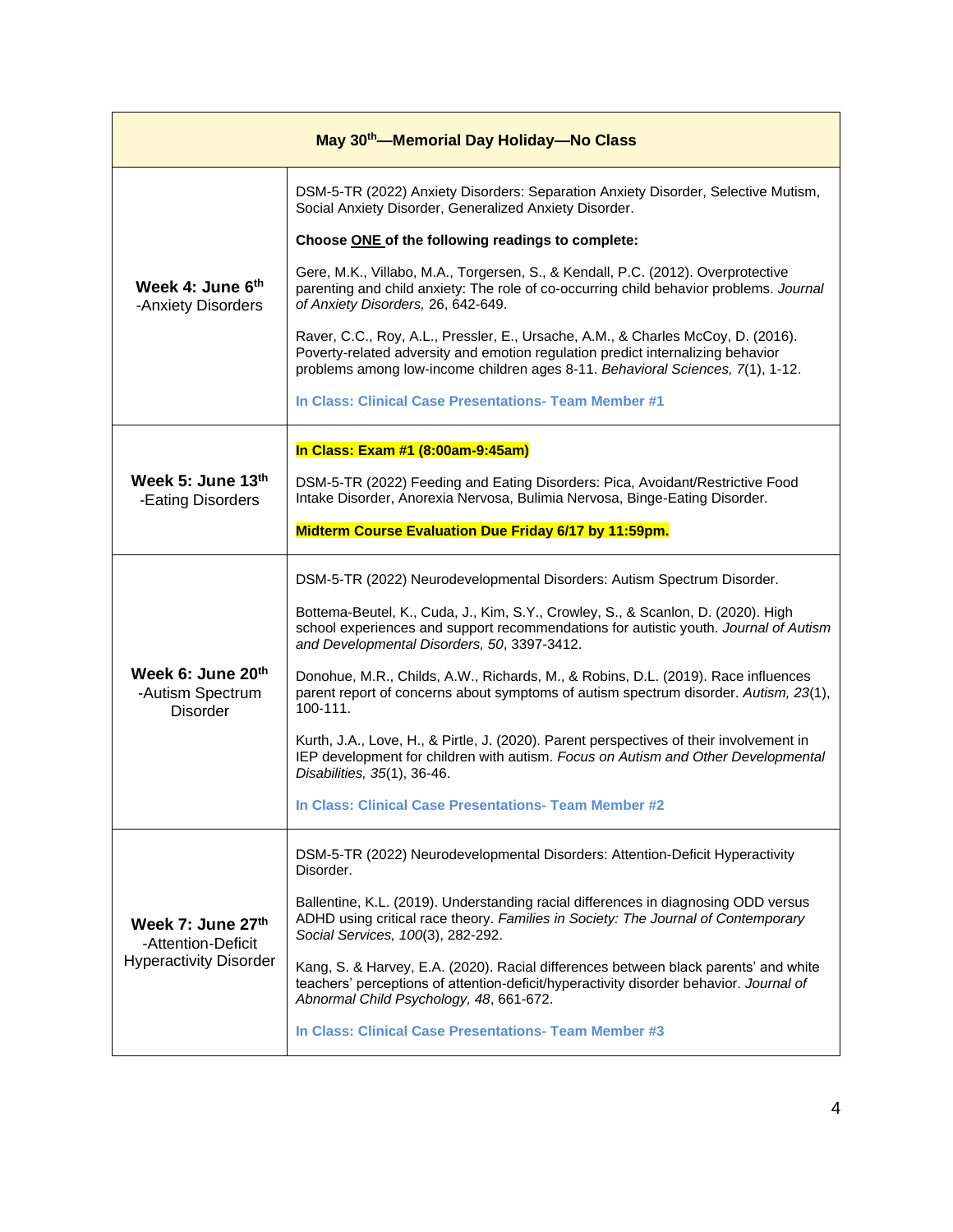| July 4 <sup>th</sup> —Independence Day Holiday—No Class                                 |                                                                                                                                                                                                                                                                                                       |  |  |  |
|-----------------------------------------------------------------------------------------|-------------------------------------------------------------------------------------------------------------------------------------------------------------------------------------------------------------------------------------------------------------------------------------------------------|--|--|--|
|                                                                                         | In Class: Exam #2 (8:00am-9:45am)                                                                                                                                                                                                                                                                     |  |  |  |
| Week 8: July 11th<br>-Trauma-and-Stressor                                               | DSM-5-TR (2022) Trauma-and-Stressor Related Disorders: Reactive Attachment<br>Disorder, Disinhibited Social Engagement Disorder.                                                                                                                                                                      |  |  |  |
| <b>Related Disorders,</b><br>Part 1                                                     | Embury, D.C., Clarke, L.S., & Leaver, C. (2020). Reactive attachment disorder in the<br>classroom. Preventing School Failure: Alternative Education for Children and Youth,<br>64(3), 240-248.                                                                                                        |  |  |  |
| Week 9: July 18th<br>-Trauma-and-Stressor<br><b>Related Disorders,</b><br>Part 2        | DSM-5-TR (2022) Trauma-and-Stressor Related Disorders: Posttraumatic Stress<br>Disorder, Acute Stress Disorder, Adjustment Disorders.                                                                                                                                                                 |  |  |  |
|                                                                                         | D'Andrea, W., Ford, J., Stolbach, B., Spinazzola, J., & Van Der Kolk, B.A. (2012).<br>Understanding interpersonal trauma in children: Why we need a developmentally<br>appropriate trauma diagnosis. American Orthopsychiatry Association, 82(2), 187-200.                                            |  |  |  |
|                                                                                         | Merrick, M.T., Ports, K.A., Ford, D.C., Afifi, T.O., Gershoff, E.T., Grogan-Kaylor, A.<br>(2017). Unpacking the impact of adverse childhood experiences on adult mental<br>health. Child Abuse and Neglect, 69, 10-19.                                                                                |  |  |  |
|                                                                                         | In Class: Clinical Case Presentations- Team Member #4                                                                                                                                                                                                                                                 |  |  |  |
| Week 10: July 25th<br>-Disruptive, Impulse-<br>Control, and Conduct<br><b>Disorders</b> | DSM-5-TR (2022) Disruptive, Impulse-Control, and Conduct Disorders: Oppositional<br>Defiant Disorder, Conduct Disorder.                                                                                                                                                                               |  |  |  |
|                                                                                         | Levenson, J.S. & Willis, G.M. (2019). Implementing trauma-informed care in<br>correctional treatment and supervision. Journal of Aggression, Maltreatment, &<br>Trauma, 28(4), 481-501.                                                                                                               |  |  |  |
|                                                                                         | Villodas, M.T., Cromer, K.D., Moses, J.O., Litrownik, A.J., Newton, R.R., & Davis, I.P.<br>(2016). Unstable child welfare placements and early adolescent physical and mental<br>health: The roles of adverse childhood experiences and post-traumatic stress. Child<br>Abuse and Neglect, 62, 76-88. |  |  |  |
|                                                                                         | In Class: Clinical Case Presentations- Team Member #5                                                                                                                                                                                                                                                 |  |  |  |
|                                                                                         | In Class: Exam #3 (8:00am-9:45am)                                                                                                                                                                                                                                                                     |  |  |  |
|                                                                                         | Choose ONE of the following readings to complete:                                                                                                                                                                                                                                                     |  |  |  |
| Week 11: August 1 <sup>st</sup><br>-Self Care in Clinical<br>Practice                   | Acker, G.M. (2011). Burnout among mental health care providers. Journal of Social<br>Work, 12(5), 475-490.                                                                                                                                                                                            |  |  |  |
|                                                                                         | Scheyett, A. (2021). The responsibility of self-care in social work. Social Work, 66(4),<br>281-283.                                                                                                                                                                                                  |  |  |  |
|                                                                                         | Wagaman, M.A., Geiger, J.M., Shockley, C., & Segal, E.A. (2015). The role of<br>empathy in burnout, compassion satisfaction, and secondary traumatic stress among<br>social workers. Social Work, 60(3), 201-209.                                                                                     |  |  |  |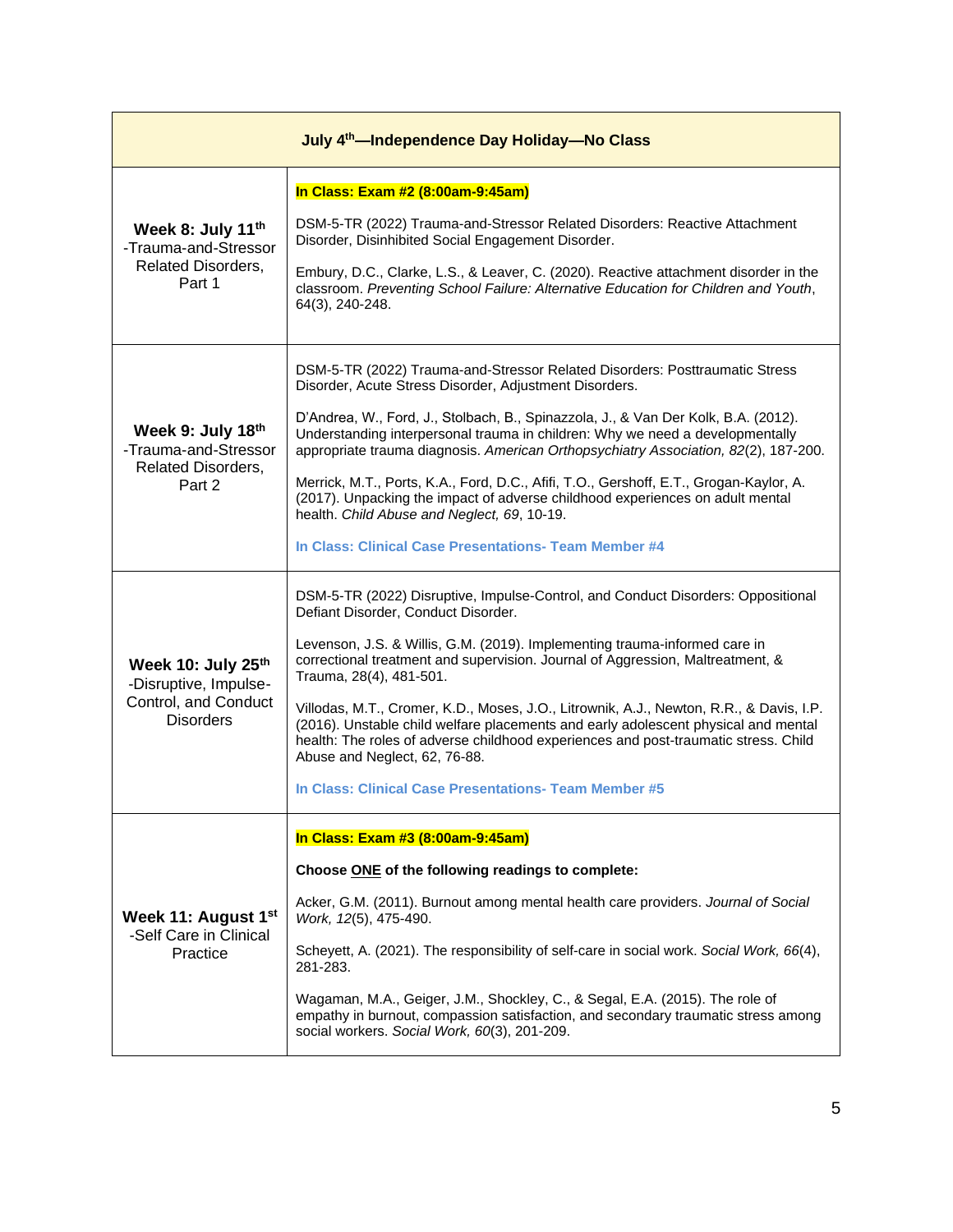#### c. **Assignments:**

Students are expected to complete all assigned course content prior to the appropriate class date and to use them as the basis for informed participation in class meetings. It is expected that students will complete and submit their work promptly on Canvas by the due date of each assignment. Late submission of assignments may result in a reduction in grade. Examinations, which will be a component of this course, will take place during class meetings. **Additional details regarding each assignment including instructions, examples, and a grading rubric will be provided during the course.**

| <b>Assignment</b>                                                                                                                                                | <b>Due Date</b>                           | <b>Percent of</b><br><b>Course Grade</b> |
|------------------------------------------------------------------------------------------------------------------------------------------------------------------|-------------------------------------------|------------------------------------------|
| Interview & Reflection Paper                                                                                                                                     | Monday, May 23rd by 11:59pm               | 10%                                      |
| Exam #1                                                                                                                                                          | Monday, June 13 <sup>th</sup> (In Class)  | 20%                                      |
| Exam $#2$                                                                                                                                                        | Monday, July 11 <sup>th</sup> (In Class)  | 20%                                      |
| Exam $#3$                                                                                                                                                        | Monday, August 1 <sup>st</sup> (In Class) | 20%                                      |
| <b>Clinical Case Presentation</b>                                                                                                                                | Date Varies<br>(See Assignment Guide)     | 15%                                      |
| Class Engagement:<br>--Class Attendance<br>--Completion of Midterm Course Evaluation<br>--Participation in Class Discussion<br>--Pre-Class & In-Class Activities | Ongoing Throughout the Course             | 15%                                      |

#### d. **Attendance and Class Participation:**

Attendance at all class sessions is required. Participation in the class, including taking part in group activities, providing feedback, asking questions, and contributing to class discussions will be monitored throughout the course so that class engagement can be evaluated for grading purposes.

If personal or professional circumstances require your absence from class, please promptly inform the instructor via email. It is the responsibility of the student to ensure that any missed content is reviewed. Students may review the [Policy on Class Attendance](https://ssw.umich.edu/msw-student-guide/section/1.09.00/17/policy-on-class-attendance) found in the MSW Student Guide for further information.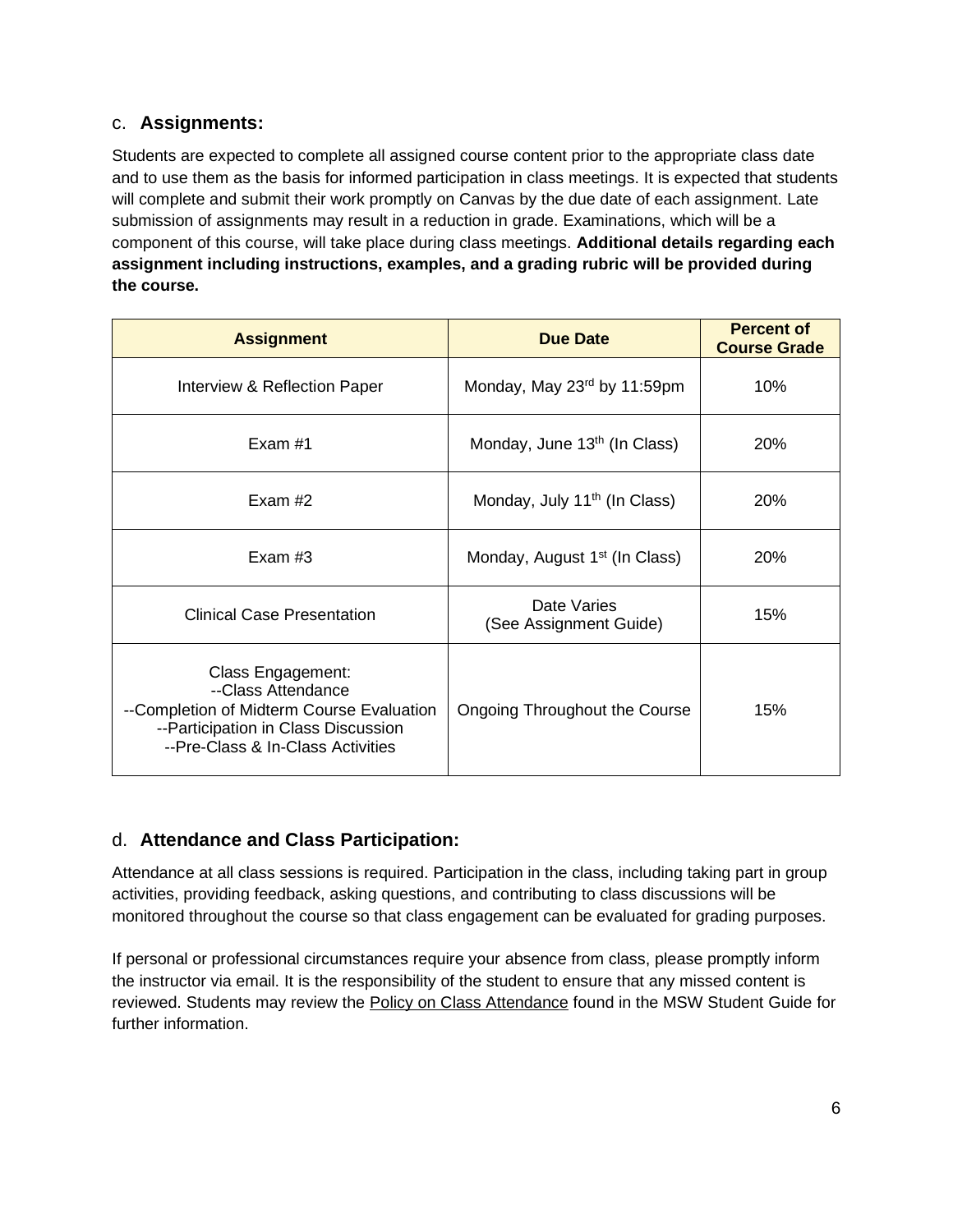#### e. **Grading:**

Final grades are based upon 100 percentage points. Letter grades are assigned to point totals, based upon the following schedule:

| Above 100: A+ | 88 to 90: $B+$ | 78 to 80: C+ | 68 to 70: D+    |
|---------------|----------------|--------------|-----------------|
| 94 to 100: A  | 84 to 87: B    | 74 to 77: C  | 64 to 67: D     |
| 91 to 93: A-  | 81 to 83: B-   | 71 to 73: C- | 63 and Below: E |

Assignments that are submitted beyond the due date are subject to a 10% loss of credit, unless otherwise determined. For additional information, students may review the MSW Student Guide policies on [Grades in Academic Courses and in Field Instruction](http://ssw.umich.edu/msw-student-guide/chapter/1.08/grades-in-academic-courses-and-in-field-instruction) as well as [Student Grievance](http://ssw.umich.edu/msw-student-guide/chapter/1.18/student-grievances)  [procedures](http://ssw.umich.edu/msw-student-guide/chapter/1.18/student-grievances) and the [policy for grading in special circumstances.](https://ssw.umich.edu/msw-student-guide/section/1.08.01/15/grades-for-special-circumstances)

#### f. **Class Recording and Course Materials:**

Audio and video recording of in-class lectures and discussions is prohibited without the advance written permission of the instructor. Students with an approved accommodation from the Office of Services for Students with Disabilities permitting the recording of class meetings must present documentation to the instructor in advance of any recording being done. The instructor reserves the right to disallow recording for a portion of any class time where privacy is a special concern. If the instructor chooses to record a class, they will decide which classes, if any, are recorded, what portion of each class is recorded, and whether a recording is made available on the course management website. On days when classes are recorded, students will be notified a recording is occurring. Class recordings and course materials may not be reproduced, sold, published or distributed to others, in whole or in part, without the written consent of the instructor. Additional information on class recordings can be found the [Recording and Privacy Concerns FAQ.](https://safecomputing.umich.edu/be-aware/privacy/privacy-u-m/videoconferencing/recording-privacy-concerns-faq)

#### g. **COVID-19 Statement:**

For the safety of all students, faculty, and staff on campus, it is important for each of us to be mindful of safety measures that have been put in place for our protection. Your participation in this course is conditional upon your adherence to all safety measures mandated by the state of Michigan and the University, including [properly wearing a face covering in class](https://ehs.umich.edu/wp-content/uploads/2020/07/U-M-Face-Covering-Policy-for-COVID-19.pdf) and compliance with the [University](https://ehs.umich.edu/wp-content/uploads/2021/07/COVID-19_Vaccination_Policy.pdf)  [COVID-19 Vaccination Policy.](https://ehs.umich.edu/wp-content/uploads/2021/07/COVID-19_Vaccination_Policy.pdf) Other applicable and additional safety measures may be described in the [Campus Maize & Blueprint.](https://campusblueprint.umich.edu/students) Your ability to participate in this course may be impacted by failure to comply with campus safety measures. Individuals seeking to request an accommodation related to the face covering requirement under the Americans with Disabilities Act should contact the [Office](https://oie.umich.edu/american-with-disabilities-act-ada/)  [for Institutional Equity](https://oie.umich.edu/american-with-disabilities-act-ada/) and those seeking an exemption related to the vaccination requirement should submit an exemption request through [WolverineAccess.](https://wolverineaccess.umich.edu/collection/all/covid-19) I also encourage you to review the [Statement of Student Rights and Responsibilities](https://oscr.umich.edu/statement#1) and the [COVID-related Addendum to the](https://oscr.umich.edu/sites/oscr.umich.edu/files/2020_statement_addendum_final_approved.pdf)  [Statement of Student Rights and Responsibilities.](https://oscr.umich.edu/sites/oscr.umich.edu/files/2020_statement_addendum_final_approved.pdf)